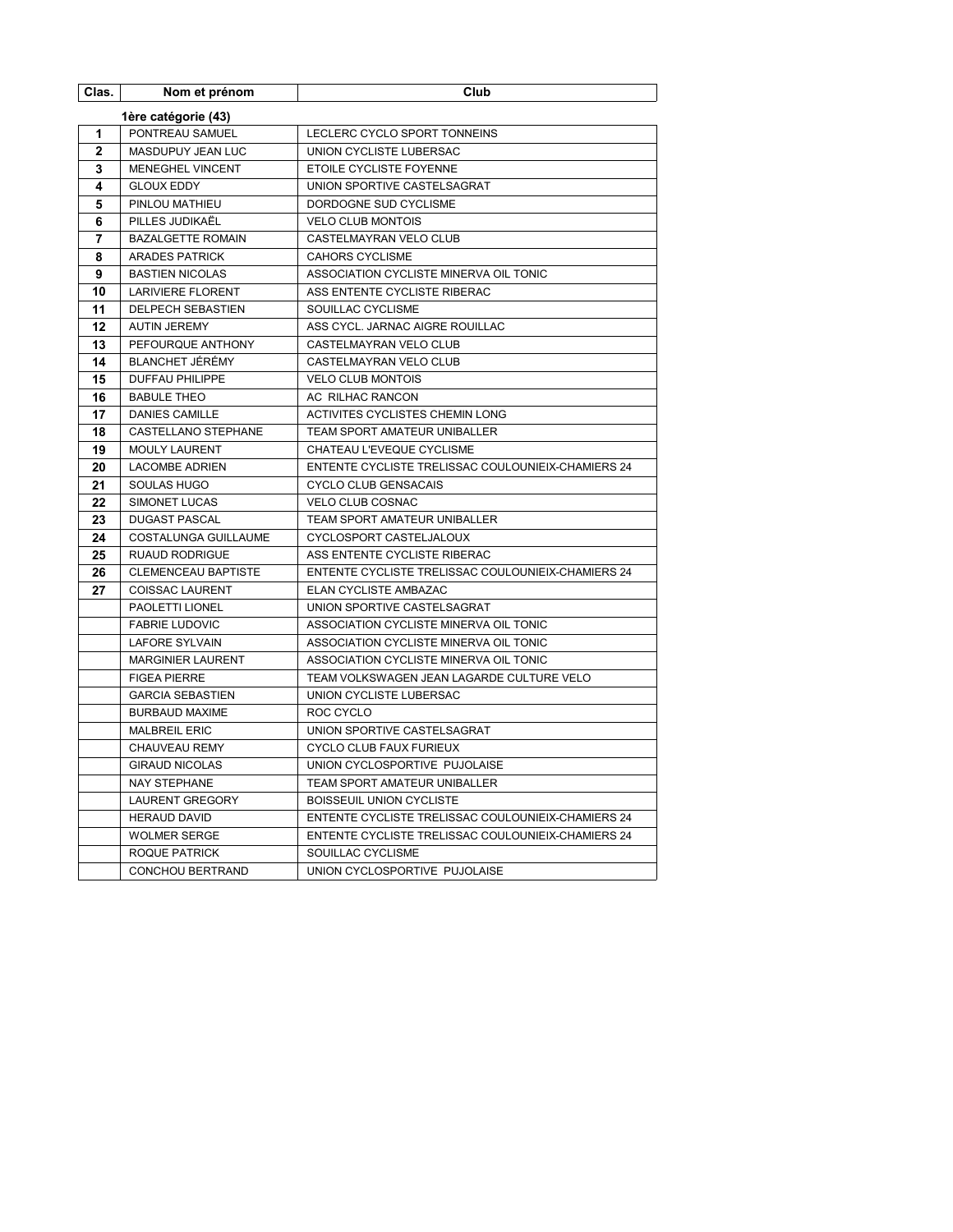2ème Cat

| Clas.               | Nom et prénom               | Club                                               |  |  |
|---------------------|-----------------------------|----------------------------------------------------|--|--|
| 2ème catégorie (41) |                             |                                                    |  |  |
| 1                   | MONTEZIN AURELIEN           | AVENIR CYCLISTE COUSSAC BONNEVAL                   |  |  |
| $\mathbf{2}$        | <b>BOUDIGUE LUCAS</b>       | UNION CYCLISTE DU REOLAIS                          |  |  |
| 3                   | <b>BILHOU SYLVAIN</b>       | <b>VELO CLUB MAZEROIS -</b>                        |  |  |
| 4                   | SIMONET SEBASTIEN           | <b>VELO CLUB COSNAC</b>                            |  |  |
| 5                   | <b>LEGAGNEUX MATTHIAS</b>   | FL TRELISSAC                                       |  |  |
| 6                   | <b>PIQUET STEVEN</b>        | AC RILHAC RANCON                                   |  |  |
| 7                   | <b>AGUILAR DAMIEN</b>       | CAB BEGLES                                         |  |  |
| 8                   | <b>TISSANDIER RICHARD</b>   | <b>VELO CLUB D'AURIAC EN XAINTRIE</b>              |  |  |
|                     | <b>MURRATE CLEMENT</b>      | UNION CYCLISTE DU REOLAIS                          |  |  |
|                     | <b>BOUDIGUE JOEL</b>        | UNION CYCLISTE DU REOLAIS                          |  |  |
|                     | <b>DEREX PASCAL</b>         | LA ROUE CADAUJACAISE                               |  |  |
|                     | <b>ROYER SYLVAIN</b>        | ASSOCIATION SPORTIVE ST JUNIEN CYCLOTOUR           |  |  |
|                     | <b>BOUNY AYMERIC</b>        | ASSOCIATION SPORTIVE ST JUNIEN CYCLOTOUR           |  |  |
|                     | <b>MAURY FREDERIC</b>       | BOISSEUIL UNION CYCLISTE                           |  |  |
|                     | <b>CHANUDET QUENTIN</b>     | AC RILHAC RANCON                                   |  |  |
|                     | <b>CHENAUD PIERRE</b>       | VELO OPTIM 87                                      |  |  |
|                     | <b>SVAHN XAVIER</b>         | CAB BEGLES                                         |  |  |
|                     | <b>MERGUI PASCAL</b>        | ACTIVITES CYCLISTES CHEMIN LONG                    |  |  |
|                     | <b>FERON THIERRY</b>        | ACTIVITES CYCLISTES CHEMIN LONG                    |  |  |
|                     | <b>BAUDET DIDIER</b>        | <b>FL TRELISSAC</b>                                |  |  |
|                     | <b>CHASSAGNE CHRISTOPHE</b> | TROCHE CYCLO NATURE                                |  |  |
|                     | SEGERAL SEBASTIEN           | TROCHE CYCLO NATURE                                |  |  |
|                     | PRAT THIERRY                | TROCHE CYCLO NATURE                                |  |  |
|                     | SUDRIE DAVID                | TROCHE CYCLO NATURE                                |  |  |
|                     | ANDRO QUENTIN               | <b>CYCLO CLUB GENSACAIS</b>                        |  |  |
|                     | <b>MOURET ANTOINE</b>       | BOISSEUIL UNION CYCLISTE                           |  |  |
|                     | <b>MAZERAT PATRICE</b>      | CYCLO CLUB FAUX FURIEUX                            |  |  |
|                     | BONNYAUD RÉMI               | <b>AC RILHAC RANCON</b>                            |  |  |
|                     | <b>MOULENE VALENTIN</b>     | <b>GOURDON CYCLISME</b>                            |  |  |
|                     | <b>VAZQUEZ FABRICE</b>      | ENTENTE CYCLISTE TRELISSAC COULOUNIEIX-CHAMIERS    |  |  |
|                     | <b>REGEASSE ROMAIN</b>      | TEAM CYCLISME SUPER U ROUILLAC                     |  |  |
|                     | PIOTTE TRISTAN              | CHATEAU L'EVEQUE CYCLISME                          |  |  |
|                     | <b>FORT ELIE</b>            | TEAM SPORT AMATEUR UNIBALLER                       |  |  |
|                     | <b>MESSU CHRISTOPHE</b>     | LA PEDALE JONZACAISE JONZAC                        |  |  |
|                     | <b>HABOUZIT MICHEL</b>      | CYCLOTOURISME DE L ESPERANCE                       |  |  |
|                     | <b>JOUSSELY JULIEN</b>      | TEAM SPORT AMATEUR UNIBALLER                       |  |  |
|                     | <b>SEGUY STEPHANE</b>       | AL TERRASSON LAVILLEDIEU                           |  |  |
|                     | PASQUET JEAN LUC            | CYCLO 4 HAUT AGENAIS                               |  |  |
|                     | <b>VETTORETTI FLAVIO</b>    | <b>GOURDON CYCLISME</b>                            |  |  |
|                     | DUHAUT CHRISTOPHE           | ENTENTE CYCLISTE TRELISSAC COULOUNIEIX-CHAMIERS 24 |  |  |
|                     | <b>BENETON YOANN</b>        | UNION CYCLISTE SARLADAISE                          |  |  |